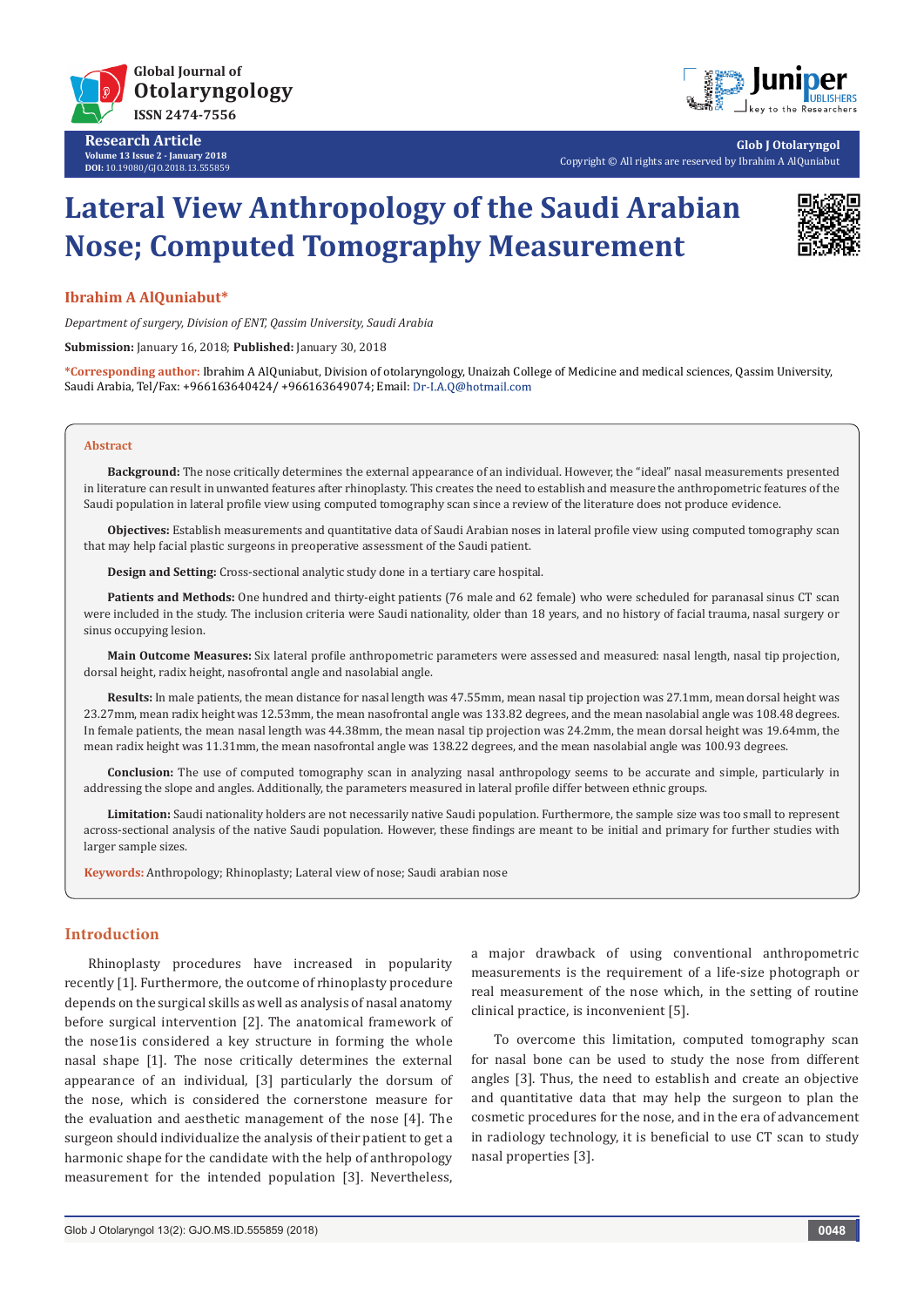Analysis of the Saudi Arabian nose and its properties in lateral profile has not been done radiologically ,after reviewing the literature [5] Hence, establishing the aesthetic standards of profile view for the Saudi population is essential for a better real-life practice and satisfactory outcome [5]. Therefore, CT-PNS scan was used to measure and analyze different nasal angles and properties of the nose in a profile view (sagittal view) of the Saudi population.

## **Patients and Methods**

The study was performed as cross-sectional analysis from February 2015 to December 2015 at a tertiary care center (King Abdulaziz University hospital) in Riyadh, Saudi Arabia. A Saudi nationality patient who underwent CT paranasal sinus (CTPNS) for sinus disease, which is not intended primarily for this study, and has a negative history of sinus-occupying lesion, facial trauma or nasal surgery and older than 18 years was included the analysis.

The nasal properties were collected from CT-PNS at a sagittal view. Nasofrontal angle was measured between the glabella and naso frontal suture line (nasion). Nasolabial angle was measured between the soft tissue of the upper lip and columellar cartilage. Nasal length was measured from the nasofrontal suture line (nasion) to nasal tip at midline. Radix height was measured from the nasofrontal suture line (nasion) to medial canthus (anterior lacrimal crest).Dorsal height was measured from a keystone area (rhinion) to the point of intersection with a line from the medial canthus (anterior lacrimal crest) [6] that makes the 2 lines perpendicular to each other. Nasal tip projection was measured from subnasal (anterior nasal spine) [7] to nasal tip. A 3-dimensional CT scan was used to obtain 1mm \* 1mm slice thickness by using the spiral mode. The machine used was Brilliance iCT machine (Royal Philips Electronics of the Netherlands, Amsterdam). The software built into the machine was used to calculate the measurement.

#### **Result**

The study group consists of 138 patients (76 male and 62 female) 55.07% and 44.9%, respectively, whomet our criteria mentioned earlier. The distribution of ages was as follows: 7 patients aged 18-20 years, 42 patients aged 21-29 years, 40 patients aged 30-39 years, 28 patients aged 40-49 years, 21 patients above 50 years.

#### **The Nasal Length**

The mean nasal length in male patients was 47.55 (38.0- 60.8)mm (SD 4.45), whereas the mean nasal length in female patients was 44.38 (36.0-53.7)mm (SD 3.92), the total mean was 46.13mm for both male and female Saudi patients. The median nasal length for male and female patients was 47.3mm and 44.5 mm, respectively (Table 1).

|               | Male        |       |                  | Female         |       |                  | <b>Total</b> |
|---------------|-------------|-------|------------------|----------------|-------|------------------|--------------|
| Age interval  | $\mathbf n$ | mean  | range            | $\mathbf n$    | mean  | range            |              |
| <20 years     | 5           | 43.62 | $38.0 -$<br>50.3 | $\overline{2}$ | 46.8  | $44.4 -$<br>49.2 | 7            |
| $20-29$ years | 26          | 48.53 | $38.4 -$<br>57.3 | 16             | 44.46 | $38.7 -$<br>49.7 | 42           |
| 30-39 years   | 21          | 47.83 | $38.3 -$<br>60.8 | 19             | 44.68 | $36.1 -$<br>53.7 | 40           |
| 40-49 years   | 11          | 46.59 | $42.3 -$<br>51.7 | 17             | 44.26 | $36.0 -$<br>50.5 | 28           |
| +50 years     | 13          | 47.47 | $41.0 -$<br>53.0 | 8              | 43.19 | $39.1 -$<br>52.3 | 21           |
| Total         | 76          | 47.55 | $38.0 -$<br>60.8 | 62             | 44.38 | $36.0 -$<br>53.7 | 138          |

#### **Table 1:** Summary of nasal length radiologically.

## **The Nasal Tip Projection**

In male patients, the mean nasal tip projection was 27.1 (18.5-34.3)mm (SD 3.62) and the median was 27.250mm. In female patients, the mean nasal tip projection was 24.2 (17.1- 28.9)mm (SD 2.82) and the median was 24.15mm. The total mean for both male and female was 25.78 (17.1-34.3)mm with a median of 26.1 mm (Table 2).

**Table 2:** Summary of nasal tip projection radiologically

| Age                | Male        |       |                  | <b>Female</b>  |       |                  | <b>Total</b> |
|--------------------|-------------|-------|------------------|----------------|-------|------------------|--------------|
| interval           | $\mathbf n$ | Mean  | Range            | $\mathbf n$    | Mean  | Range            |              |
| <20 years          | 5           | 26.36 | 21.3<br>$-31.1$  | $\overline{2}$ | 24.60 | $23.0 -$<br>26.2 | 7            |
| $20 - 29$<br>years | 26          | 26.96 | $20.0 -$<br>34.3 | 16             | 23.98 | $18.1 -$<br>28.9 | 42           |
| 30-39<br>years     | 21          | 26.79 | $18.5 -$<br>33.3 | 19             | 24.1  | $19.4 -$<br>27.8 | 40           |
| 40-49<br>years     | 11          | 28.94 | $24.9 -$<br>32.8 | 17             | 24.24 | $18.2 -$<br>28.0 | 28           |
| +50 years          | 13          | 26.51 | $22.0 -$<br>32.4 | 8              | 24.85 | $17.1 -$<br>28.5 | 21           |
| Total              | 76          | 27.1  | $18.5 -$<br>34.3 | 62             | 24.19 | $17.1 -$<br>28.9 | 138          |

#### **The Dorsal Height**

Dorsal height mean for both male and female Saudi patients was 21.64mm. The mean dorsal height for males was 23.27 (15.4-29.8)mm (SD 3.28) with median 23.6mm, whereas the mean dorsal height in female candidates was 19.64 (12.8-24.9) mm (SD 2.95) with a median of 19.5mm (Table 3).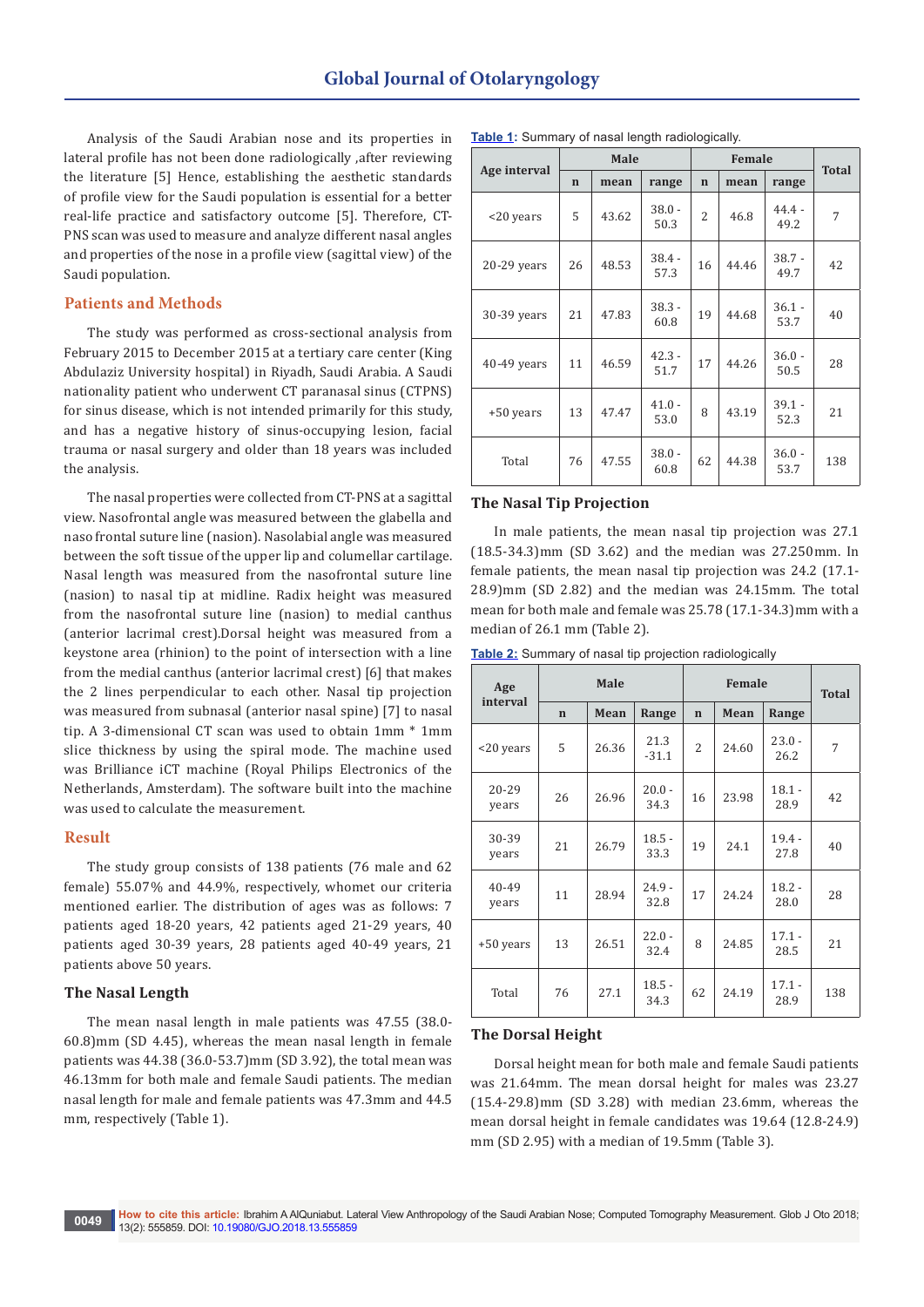# **The radix height**

The mean for total radix height for both male and female Saudi candidates was 11.98mm. In male patients, the mean

**Table 3:** Summary of dorsum and radix height radiologically.

radix height was 12.53 (7.0-16.90)mm (SD 1.95) with a median of 12.5mm. However, the mean radix height in female patients was 11.31 (7.4-16.5)mm (SD 1.79) and median radix height was 11.35mm (Table 3).

| Age interval  | Male           |                | Female         |                |  |
|---------------|----------------|----------------|----------------|----------------|--|
|               | <b>Mean DH</b> | <b>Mean RH</b> | <b>Mean DH</b> | <b>Mean RH</b> |  |
| $<$ 20 years  | 22.1           | 11.98          | 20.8           | 9.6            |  |
| $20-29$ years | 24.03          | 12.81          | 20.03          | 12.04          |  |
| $30-39$ years | 23.17          | 12.76          | 19.65          | 10.89          |  |
| $40-49$ years | 23.59          | 12.73          | 19.49          | 11.04          |  |
| $+50$ years.  | 22.11          | 11.61          | 18.87          | 11.84          |  |
| Total         | 23.27          | 12.53          | 19.64          | 11.31          |  |

DH: Dorsal Height

RH: Radix Height

## **The nasofrontal angle**

In male patients, the mean nasofrontal angle was 133.82 degrees (107.1-157.8) degrees (SD10.21) with median nasofrontal angle 133.85 degrees. In female patients, the mean angle was 138.22 degrees (122.0-156.0) degrees (SD 7.31) and the median nasofrontal angle in female patients was 139.95 degrees. However, the mean nasofrontal angle for total male and female candidates was 135.8 degrees (Table 4).

| Table 4: Comparison of nasofrontal and nasolabial angles between radiological study and photometric study in the Saudi population. |  |  |
|------------------------------------------------------------------------------------------------------------------------------------|--|--|
|                                                                                                                                    |  |  |

| Lateral profile<br>angles |                       | Male                        | Female                |                             |  |
|---------------------------|-----------------------|-----------------------------|-----------------------|-----------------------------|--|
|                           | Radiological analysis | <b>Photometric analysis</b> | Radiological analysis | <b>Photometric analysis</b> |  |
|                           | Mean $(n=76)$         | Mean $(n=104)$              | Mean $(n=62)$         | Mean $(n=105)$              |  |
| Nasofrontal angle         | 133.8                 | 135.9                       | 138.223               | 145.9                       |  |
| Nasolabial angle          | 108.5                 | 100.4                       | 100.934               | 102.3                       |  |

## **The nasolabial angle**

The mean nasolabial angle in male patients was 108.48 degrees (SD 16.9) and range from 83.7to 143.7 degrees. However, the mean nasolabial angle in female patients was 100.93 degrees (SD 17.67) and range of 60.0 to 126.2 degrees. The median nasolabial angle in male and female patients was 108.95 and 103.8 degrees, respectively. The mean nasolabial angle for total male and female candidates was 105.1 degrees (Table 4).

## **Discussion**

The ethnic concept of rhinoplasty necessitates the need to understand the physical and social characteristics of each population to achieve good and socially accepted appearance for an individual [8]. Moreover, Saudi Arabia, the largest country in the Gulf region, lacks the use of CT scan technology in determining characteristic nasal properties. This study is carried out to evaluate the lateral view anthropology and establish an initial measurement for the Saudi population and assess nasal framework radiologically. The anthropometric information is crucial in the preoperative guidance for surgeons. However, the conventional methods of anthropometric measurements seem to be too complex and inconvenient for routine clinical practice [5]. Assessment of facial parameters is usually done quantitatively by using a centimeter ruler and life-sized photographic enlargement or the face itself. However, the difficulties that may face the surgeon during assessment are incline of the ruler to one side or at an angle with a facial plane, and the photograph that has been enlarged [5].

The use of CT scan in the field of anthropology is wellknown in the practice of craniofacial anomalies. Nevertheless, it has been used in the assessment of rhinoplasty patients due to its accuracy in the assessment of nasal framework with the development of 3D technology. Additionally, the radiological anthropometry, in contrast to biometric analysis, is more effective in measuring the slope or angle and carries more accuracy and simplicity [9]. Rhinoplasty in the Middle Eastern nose carries goals and techniques that may be different from other cultures [4]. However, people from outside the Arabian Peninsula and Gulf regions desire a greater change with rhinoplasty in terms of dorsal reduction and tip projection [10]. Thus, the satisfaction of the rhinoplasty patient cannot be guaranteed by following the «ideal» nasal measurements found in the literature. This clinical series of CT-PNS data is used to fill the deficiency in radiological characters of Saudi noses, specifically the lateral profile.

In this study, the mean nasofrontal angle in male candidates was 133.82 degrees, whereas the mean nasofrontal angle in female candidates was 138.22 degrees. A study done by Al-Harthi et al. studied the anthropology of the Saudi population using CT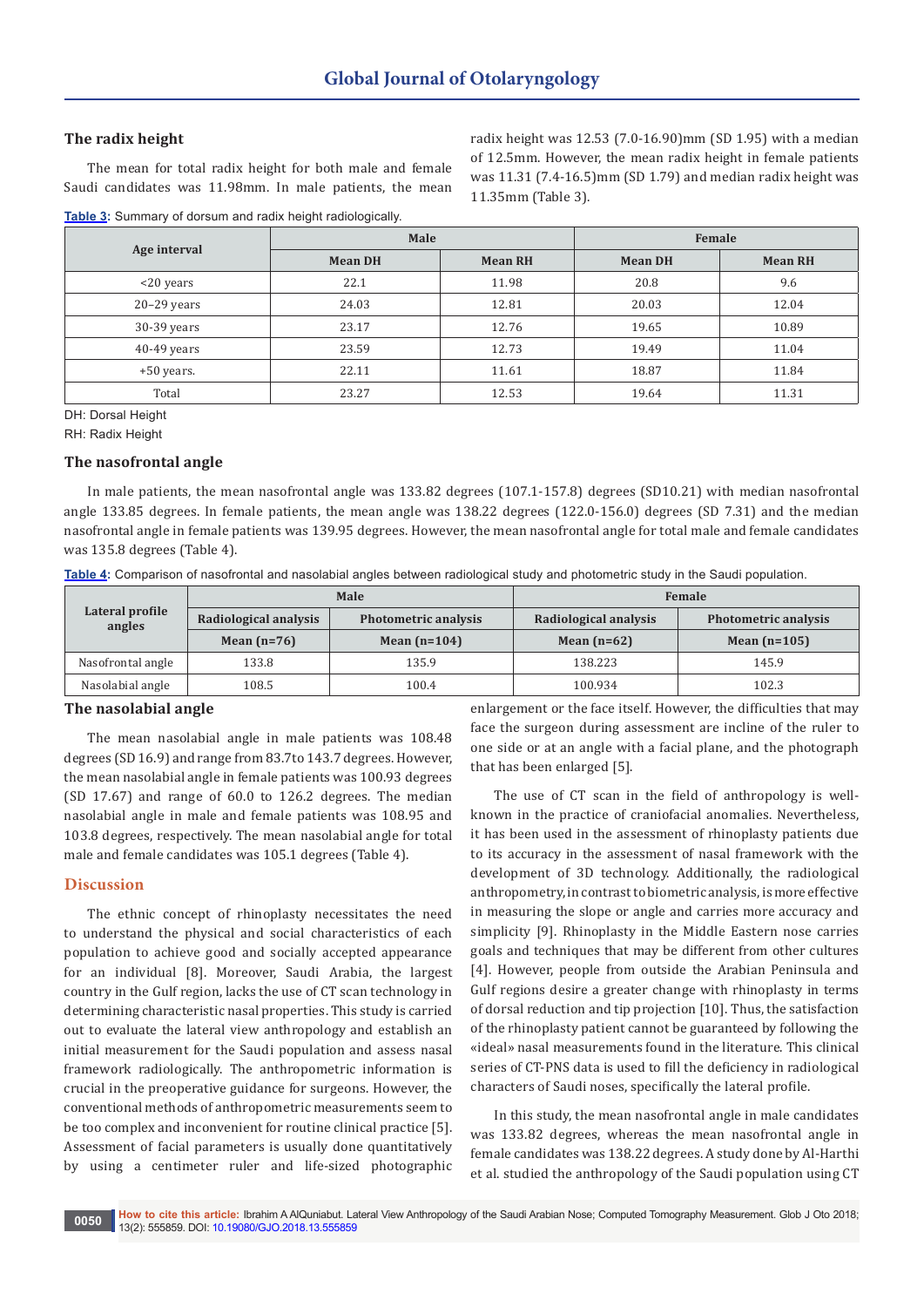scan; their mean nasofrontal angle for male patients was 125.3 degrees and 135.6 degrees for female. Another anthropological study of the Saudi population was done by Al-Qattan et al. with photometric analysis; the mean nasofrontal angle in male patients was 135.9 degrees, and the mean female nasofrontal angle was 145.9 degrees. However, a similar outcome was found in a Korean study done by Moon et al. Their mean nasofrontal angle in males was 131.14 degrees and the angle in female candidates was 140.70 degrees. Photographically, a study done by Wang et al. showed the mean nasofrontal angle in male Korean candidates was 126.0 degrees and mean nasofrontal angle in female Korean candidates was 133.6 degrees. Clearly, the Saudi nose carries a large nasofrontal angle compared to the Korean nose. These differences in nasofrontal angle measurements may greatly alter the outcome of rhinoplasty if the surgeon plans to address the nasofrontal angle in a specific population.

Radiologically, the nasolabial angle in this study for males showed a mean of 108.48 degrees and in females 100.93degrees. In a study done using nasal photometric analysis by Al-Qattan et al., their mean nasolabial angle for male patients was 100.4 degrees, and mean nasolabial angle for female patients was 102.3 degrees. However, Wang et al. reported the mean nasolabial angle in male patients was 78.5 degrees and in female patients was 82.7 degrees. Obviously, the Saudi population showed more obtuse nasolabial angle as compared to the Korean population, which showed a more acute angle. Thus, each population may have a unique nasal characteristic which should be studied well and establish a database as reference measurements that help in achieving a harmonic and pleasing facial appearance for such an individual.

Regarding the nasal tip projection, this radiological study showed a mean nasal tip projection in male and female candidate 27.1mm and 24.2mm, respectively. However, Al-Qattanet al. studied the nasal tip projection in the Saudi population using photometric analysis; their result for mean nasal tip projection was 20.7mm for male, and 22.1mm for female. Al-Harthiet al. showed their result for mean nasal length in male and female subjects to be 56.3mm (51.3-64.0) and 51.6mm (45.0-55.0), respectively. However, this clinical series had mean nasal length in males as 47.55mm (38.0-60.8) and the mean nasal length in females as 44.38mm (36.0-53.7).

The study represents Saudi nationality holders; however, they are not necessarily native Saudis. Additionally, the sample size was too small to represent across-sectional analysis of the native Saudi population. However, factors like reference point of measurement, age of the candidates, skin/soft tissue thickness of nose and/or sample size could contribute to the existing difference. Finally, the presence of radiological personnel experienced in nasal anatomy could improve the accuracy for comparison in future.

#### **Conclusion**

 Unique nasal anthropometric features of the Saudi population in lateral profile were observed in the study compared to the Korean population. Furthermore, male Saudis tend to have a relatively small nasofrontal angle but larger nasolabial angle compared to females who have short dorsal and radix height radiologically. However, these findings are best seen as initial and primary, and more studies with larger sample sizes are required.

#### **References**

- 1. [Lee SH, Yang TY, Han GS, Kim YH, Jang TY \(2008\) Analysis of the nasal](https://www.ncbi.nlm.nih.gov/pubmed/17929046)  [bone and nasal pyramid by three-dimensional computed tomography.](https://www.ncbi.nlm.nih.gov/pubmed/17929046)  [Eur Arch Otorhinolaryngol 265\(4\): 421-424.](https://www.ncbi.nlm.nih.gov/pubmed/17929046)
- 2. [Alharethy S, Aldaghri F, Mesallam TA, Farahat M, Bukhari MA \(2014\)](https://www.ncbi.nlm.nih.gov/pubmed/24658556)  [Nasal bone length in Saudi rhinoplasty: A clinical-radiological study.](https://www.ncbi.nlm.nih.gov/pubmed/24658556)  [Ann Saudi Med 34\(1\): 65-67.](https://www.ncbi.nlm.nih.gov/pubmed/24658556)
- 3. [Alharethy S, Al-Quniabut I, Jang YJ \(2017\) Anthropometry of Arabian](https://www.ncbi.nlm.nih.gov/pubmed/28377544)  [nose using computed tomography scanning. Ann Saudi Med. 37\(2\):](https://www.ncbi.nlm.nih.gov/pubmed/28377544)  [144-147.](https://www.ncbi.nlm.nih.gov/pubmed/28377544)
- 4. [Alharethy SE \(2013\) The ideal aesthetic nasal dorsum in the Saudi](https://www.ncbi.nlm.nih.gov/pubmed/24043003)  [population. Saudi Med J 34\(9\): 920-922.](https://www.ncbi.nlm.nih.gov/pubmed/24043003)
- 5. [Wang JH, Jang YJ, Park SK, Lee BJ \(2009\) Measurement of aesthetic](https://www.ncbi.nlm.nih.gov/pubmed/19158515)  [proportions in the profile view of Koreans. Ann Plast Surg. 62\(2\): 109-](https://www.ncbi.nlm.nih.gov/pubmed/19158515) [113.](https://www.ncbi.nlm.nih.gov/pubmed/19158515)
- 6. [Russell EJ, Czervionke L, Huckman M, Daniels D, McLachlan D \(1985\)](https://www.ncbi.nlm.nih.gov/pubmed/3877416)  [CT of the inferomedial orbit and the lacrimal drainage apparatus:](https://www.ncbi.nlm.nih.gov/pubmed/3877416)  [Normal and pathologic anatomy. Am J Roentgenol 145\(6\):1147-1154.](https://www.ncbi.nlm.nih.gov/pubmed/3877416)
- 7. [Marianetti TM, Boccieri A, Pascali M \(2016\) Reshaping of the Anterior](https://www.ncbi.nlm.nih.gov/pubmed/27757343)  [Nasal Spine. Plast Reconstr Surg Glob Open. 4\(9\): e1026.](https://www.ncbi.nlm.nih.gov/pubmed/27757343)
- 8. [Al-Qattan MM, Alsaeed A, Al-Madani OK, Al-Amri Na, Al-Dahian Na](https://insights.ovid.com/pubmed?pmid=22565919)  [\(2012\) Anthropometry of the Saudi Arabian Nose. J Craniofac Surg](https://insights.ovid.com/pubmed?pmid=22565919)  [23\(3\): 821-824.](https://insights.ovid.com/pubmed?pmid=22565919)
- 9. [Moon KM, Cho G, Sung HM \(2013\) Nasal anthropometry on facial](https://www.ncbi.nlm.nih.gov/pmc/articles/PMC3785598/)  [computed tomography scans for rhinoplasty in Koreans. Arch Plast](https://www.ncbi.nlm.nih.gov/pmc/articles/PMC3785598/)  [Surg 40\(5\): 610-615.](https://www.ncbi.nlm.nih.gov/pmc/articles/PMC3785598/)
- 10. [Azizzadeh B, Mashkevich G \(2010\) Middle Eastern Rhinoplasty. Facial](https://www.ncbi.nlm.nih.gov/pubmed/20206101)  [Plast Surg Clin North Am 18\(1\): 201-206.](https://www.ncbi.nlm.nih.gov/pubmed/20206101)